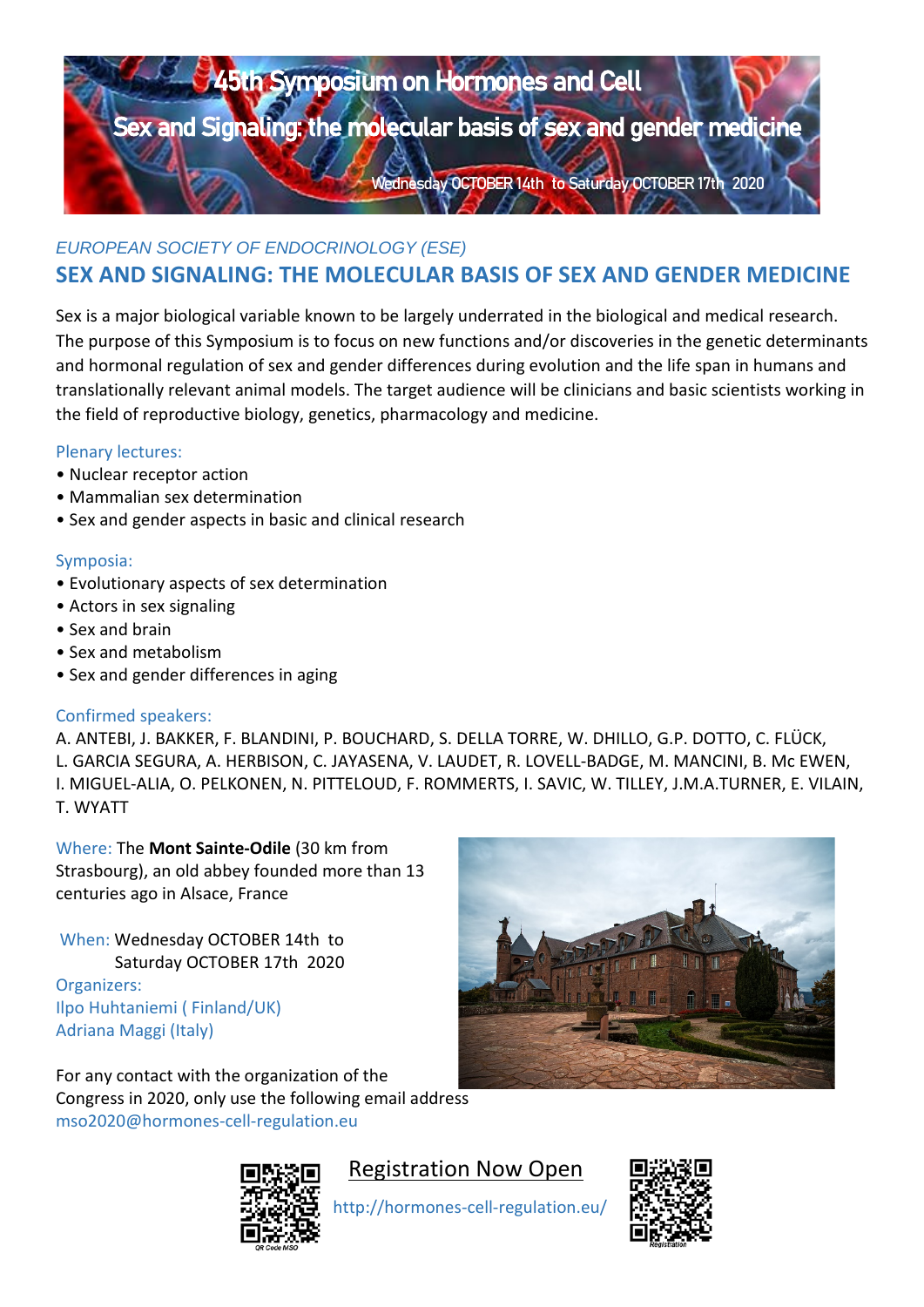### **Programme:**

### **WEDNESDAY 14th October 2020**

- 15.00-16.00: Bus arrival and cold lunch
- 16.00-16:10: Welcome words ..

*Session 1: Evolutionary aspects Chair: TBA* 

- 16:15-16:50: **Vincent Laudet** (France): Evolution of sex hormones and signaling
- 16:50-17:25: Adam Antebi (Germany): Reproductive system and the regulation of life span
- *■ 17:25-18:00:* **James M.A. Turner** (UK): Sex chromosomes
- *■ 18.00-18.35:* **Tristram Wyatt** (UK): Pheromones
- *■ 18:35-19:05: Short Talks selected from abstracts*

*■ 19:15-20:45: Dinner·*

*■ 20:50-21:40: The Third Jacques E. Dumont Keynote Lecture:* **Michael Mancini** (USA): TBA *Chair: TBA* 

■ 21:40: Poster session 1

#### **THURSDAY 15th October 2020**

*Session 2: Actors in sex signaling Chair: TBA* 

- *■ 09:00-09:35:* **Waljit Dhillo** (UK): Kisspeptin (EAA Lecture)
- *■ 09:35-10:10:* **Alan Herbison** (UK): The GnRH pulse generator
- *■ 10:10-10.45:* **Christa Flück** (Switzerland): Unusual sex steroids and their metabolites
- *■ 10:45-11:10: Coffee Break •*
- *■ 11:10-11:45* **Nelly Pitteloud** (Switzerland): Genetic basis of disturbed GnRH function
- *■ 11:45-12:15: Short Talk selected from abstracts*
- *■ 12:30-14:00: Lunch*
- *■ 14.00-17:00: Walk around Mt Ste Odile*

*Session 3: Sex and brain Chair: TBA* 

- *■ 17:00-17:35:* **Luis Garcia Segura** (Spain): Neurosteroids
- 17:35-18:10: **Julie Bakker** (Belgium): Sexual differentiation of the human brain
- *■ 18:10-18:40: Short Talk selected from abstracts*

*■ 18:50-20:15: Dinner·*

*■ 20:30-21:20: Keynote Lecture :* **Robin Lovell-Badge** (UK): Mammalian sex determination *Chair: TBA* 

■ *21:30: Posters session 2* ·

*■ 21:30: Scientific Committee meeting*

#### *FRIDAY 16th October 2020*

*Session 3 (continued) : Sex and brain •* 

■ 08:30-09:05: **Ivanca Savic** (Sweden): Molecular mechanisms of sexual orientation and gender identity